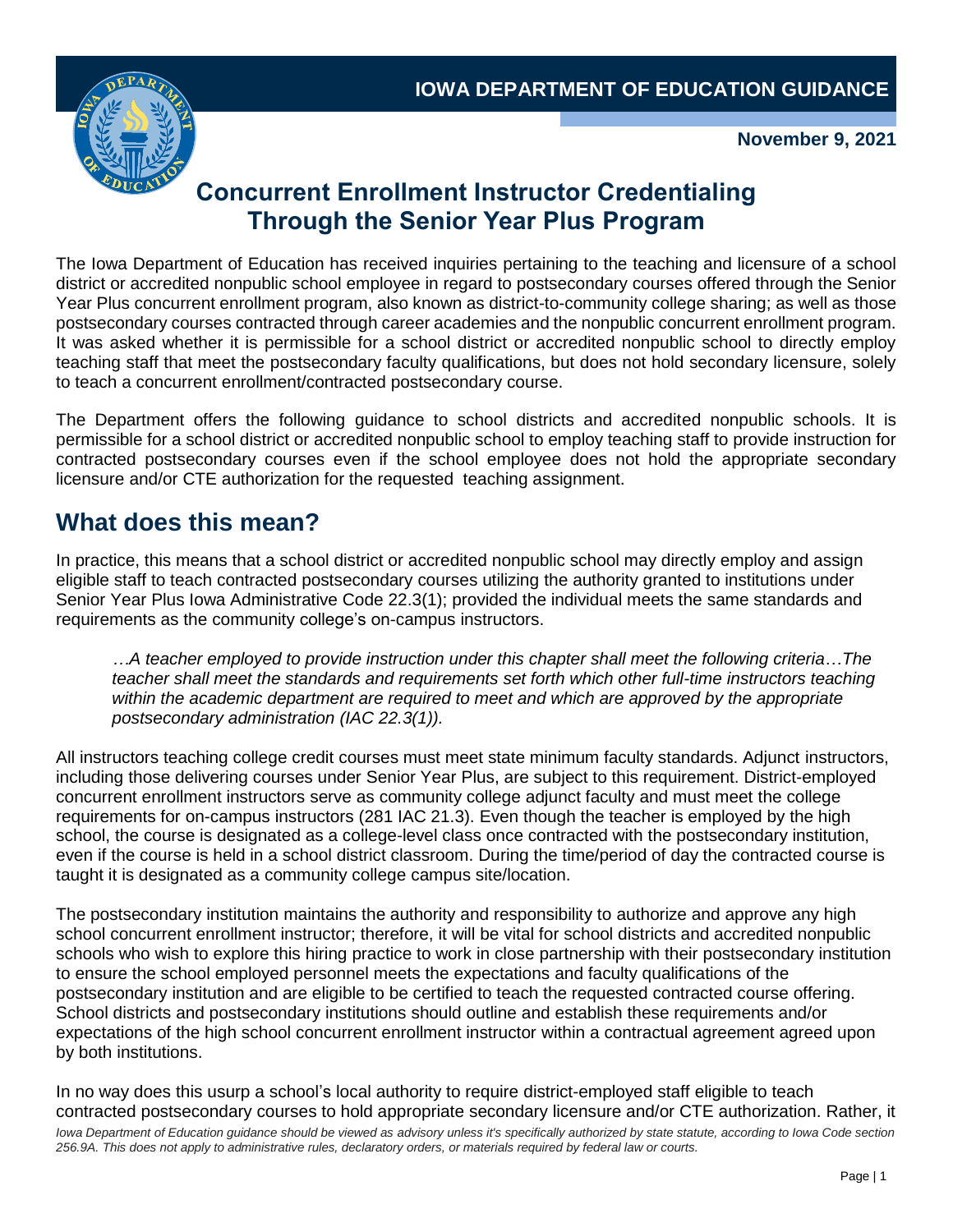allows as an alternative, the ability for a school to make staffing decisions based on the schools individual needs for their concurrent enrollment and/or career academy programs.

Additionally, there are several school districts and accredited nonpublic schools that currently contract services directly through a postsecondary institution to provide concurrent enrollment courses within their high school location that are taught by college employed faculty and/or adjuncts; and the Department encourages this practice to be maintained when possible.

Lastly, please note regardless of who maintains the employment contract for the instructor of the contracted concurrent enrollment course, this has no impact on currently established provisions and requirements outlined in statute and administrative rule related to school district accreditation, offer-and-teach and supplementary weighting for postsecondary courses offered through concurrent enrollment and/or career academy programs.

## **Additional Questions**

### Can high school credit be issued to students if the teacher employed does not hold the proper teaching license and/or endorsement?

Yes. Secondary licensure and/or CTE authorization is not a condition of awarding high school and college credit for concurrent enrollment/contracted courses. Provided the individual employed meets the postsecondary institutions faculty qualifications for the course contracted, high school credit must be awarded upon the students successful completion of the course as determined by the postsecondary institution (i.e., the student must not fail the course).

*… A school district shall grant high school credit to a student enrolled in a course under this division if the student successfully completes the course as determined by the community college and the course was previously approved by the school board pursuant to IAC 22.11(3) (IAC 22.11(5)).*

#### If the teacher employed does not hold the proper secondary teaching license and/or endorsement, are they eligible to teach other high school credit only sections?

No. Instructors teaching courses that provide only secondary level (high school) credit must have appropriate secondary licensure pursuant to Iowa Code chapter 12 and 272; and shall be properly licensed and endorsed as determined by the board of educational examiners (BoEE) to deliver appropriate programming. This means that a school district *may not* assign a teacher to a high school only credit section unless they hold proper licensure and endorsement. School districts and accredited nonpublic schools may wish to take this into consideration when making hiring decisions as they may find it difficult to fully utilize a high school concurrent enrollment instructor that is only authorized to teach specific contracted courses as determined by the postsecondary institution.

#### If the teacher employed does not hold the proper secondary teaching license and/or endorsement, are they eligible to be employed under a teaching contract?

Yes and No. No BoEE licensure is required for instructors teaching community college courses, even if the teacher is employed by the school district, as long as the course is offered for college credit.

As long as the eligible employee holds a teaching license, they may be employed under a teaching contract (Iowa Code 279.13). Licenses required for a position will be considered met if the employee meets the requirements established by the Iowa Department of Education. If the eligible employee does not hold any form of teaching licensure, they may be employed, but would not be eligible under a teaching contract.

*Iowa Department of Education guidance should be viewed as advisory unless it's specifically authorized by state statute, according to Iowa Code section 256.9A. This does not apply to administrative rules, declaratory orders, or materials required by federal law or courts. Example 1*: District "A" hired a teacher to teach postsecondary graphic arts courses under their district's CTE program for computer graphics. The participating community college has certified the instructor to teach the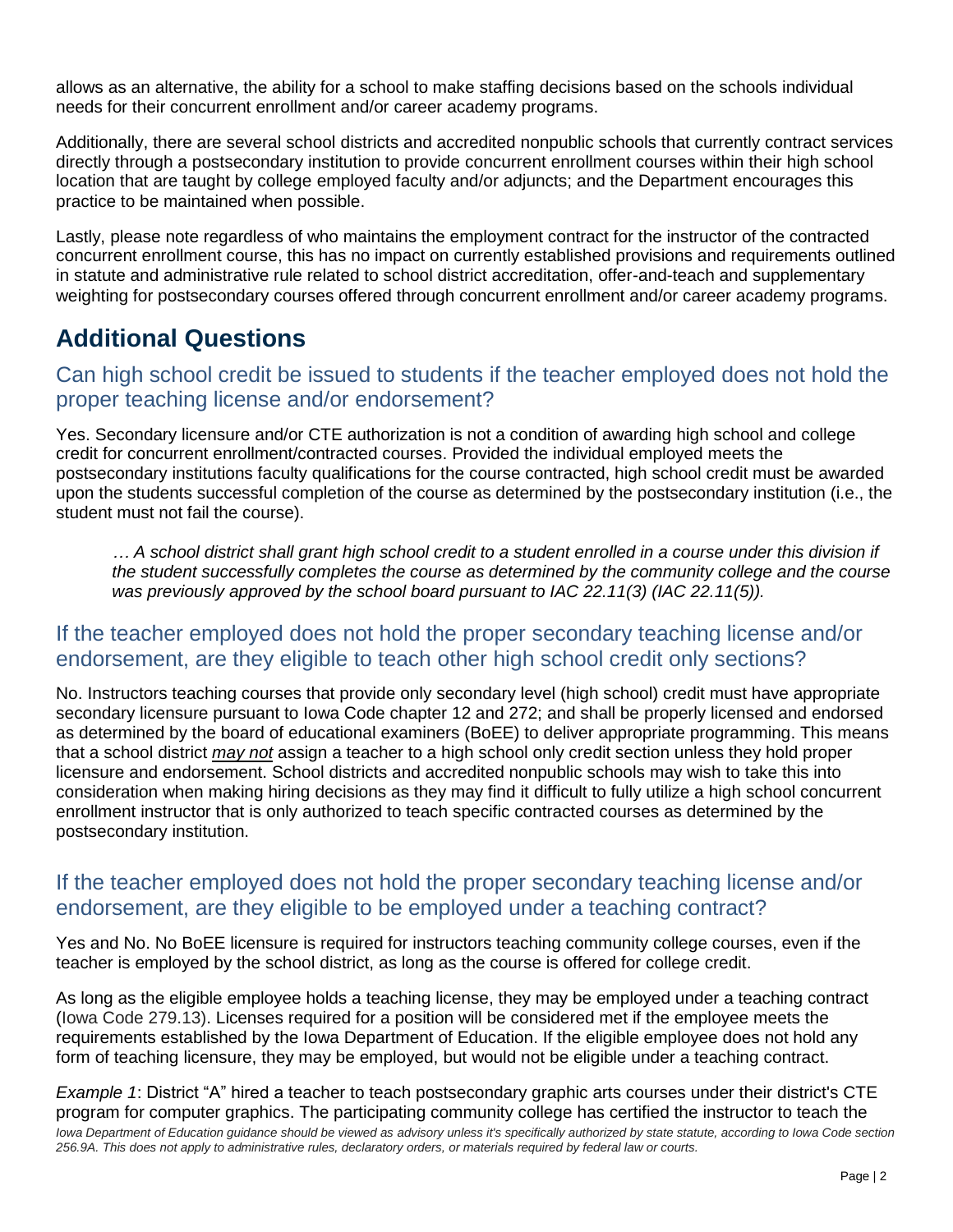postsecondary courses, the teacher holds a valid K-12 art certification but does not hold the proper CTE authorization. It is permissible to employ this teacher under a teaching contract.

*Example 2*: District "B" hired a teacher to teach postsecondary CNA courses under their CTE program for Health Sciences. The eligible employee is non-certified and holds no teaching license. It is not permissible to employ the teacher under a teaching contract, in this scenario the school would employ the individual under a non-teaching contract. School districts will need to keep in mind that staff who are unable to be employed on a teaching contract, will not be eligible for teacher salary supplement (TSS) or teacher leadership and compensation (TLC).

#### Can an individual that is under a suspension or revocation of an educational license or statement of professional recognition issued by the BoEE teach concurrent enrollment courses?

No. An individual under suspension or revocation of an educational license or statement of professional recognition issued by the board of educational examiners shall not be allowed to provide instruction for any program authorized under Senior Year Plus (281 IAC 22.3(1)). The school district and accredited nonpublic school, in collaboration with the postsecondary institution providing the coursework, is responsible for ensuring this provision is met.

#### Is a background check required?

Yes. If the instruction for any program authorized under Senior Year Plus is provided at a school district facility, an accredited nonpublic school facility, or a neutral site, the teacher or instructor shall have successfully passed a background investigation conducted in accordance with Iowa Code section 272.2(17) prior to providing such instruction. The background investigation also applies to a teacher or instructor who is employed by an eligible postsecondary institution if the teacher or instructor provides instruction at a school district facility, an accredited nonpublic school facility, or a neutral site. For purposes of this rule, "neutral site" means a facility that is not owned or operated by an institution.

### How does this affect Fall BEDS Staff reporting?

All positions and assignments must be reported in the Fall BEDS Staff application for employees of the school district and/or accredited nonpublic school. Accordingly, schools may receive the following error "Not Properly Endorsed" when assigning employees to concurrent enrollment/postsecondary courses who do not also hold appropriate secondary licensure and/or CTE authorization. Current practice requires each school receiving this error on the teaching assignment to request a state-level override from the Department.

Please note, the BoEE defers to the Department to handle endorsement errors and overrides related to concurrent enrollment/postsecondary courses in Fall BEDS staff reporting when a licensure/endorsement error is identified based on the concurrent enrollment teacher not meeting secondary licensure/CTE authorization when assigned to the designated teaching assignment.

Contact Shelly Neese with questions related to Fall BEDS Staff reporting and the state-level override process at [shelly.neese@iowa.gov.](mailto:shelly.neese@iowa.gov)

#### Can courses offered through concurrent enrollment/career academies be used to meet a school's minimum program requirements?

Yes, a school district can use contracted community college courses to meet offer-and-teach requirements for vocational education (CTE) pursuant to [281—IAC 12.5\(5\)"i.".](https://www.legis.iowa.gov/docs/iac/rule/281.12.5.pdf)

Iowa Department of Education guidance should be viewed as advisory unless it's specifically authorized by state statute, according to Iowa Code section *256.9A. This does not apply to administrative rules, declaratory orders, or materials required by federal law or courts.*